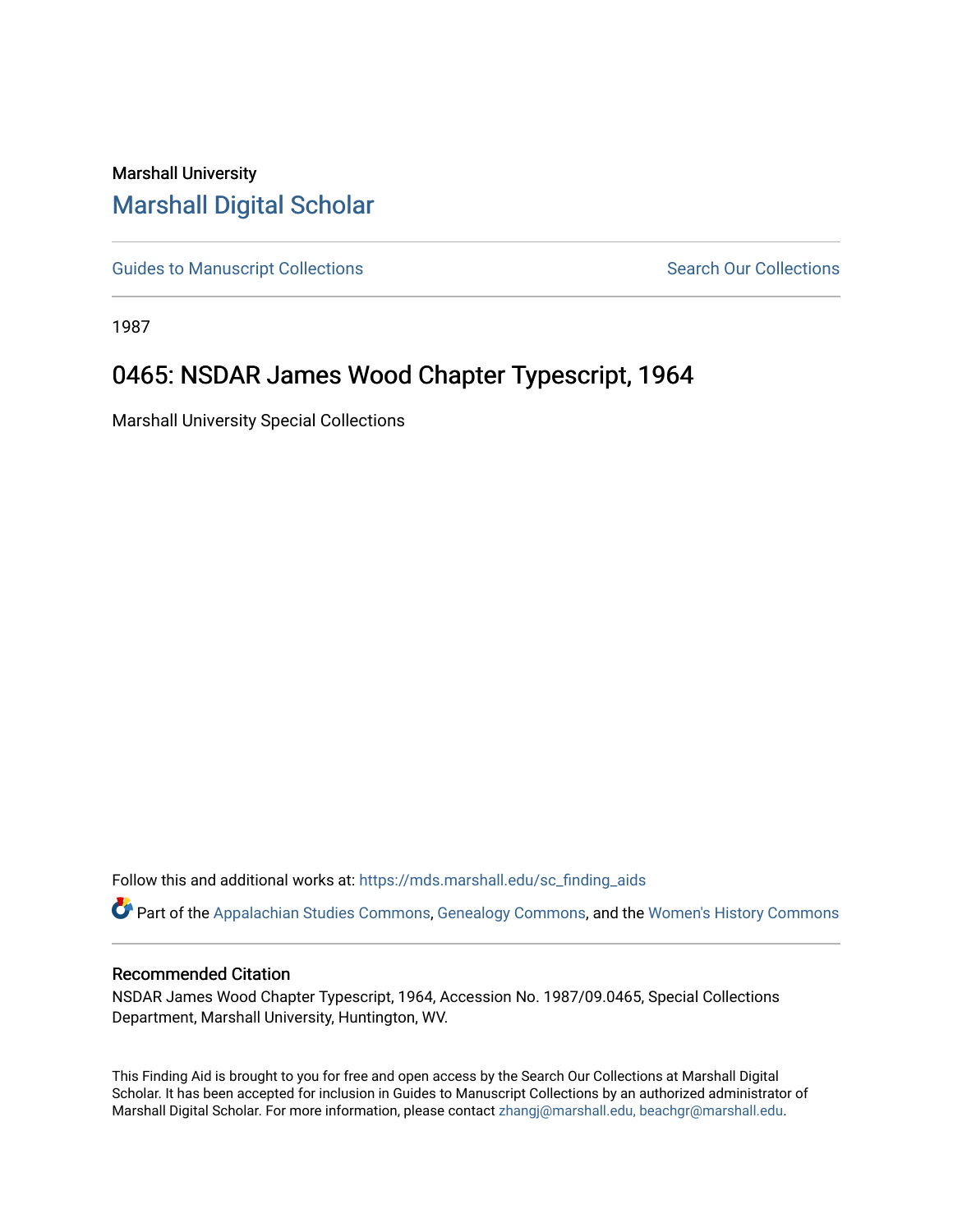**NSDAR James Wood Chapter Typescript, 1964**

ACC 1987/09.0465



Special Collections Department James E. Morrow Library Marshall University Huntington, West Virginia 2019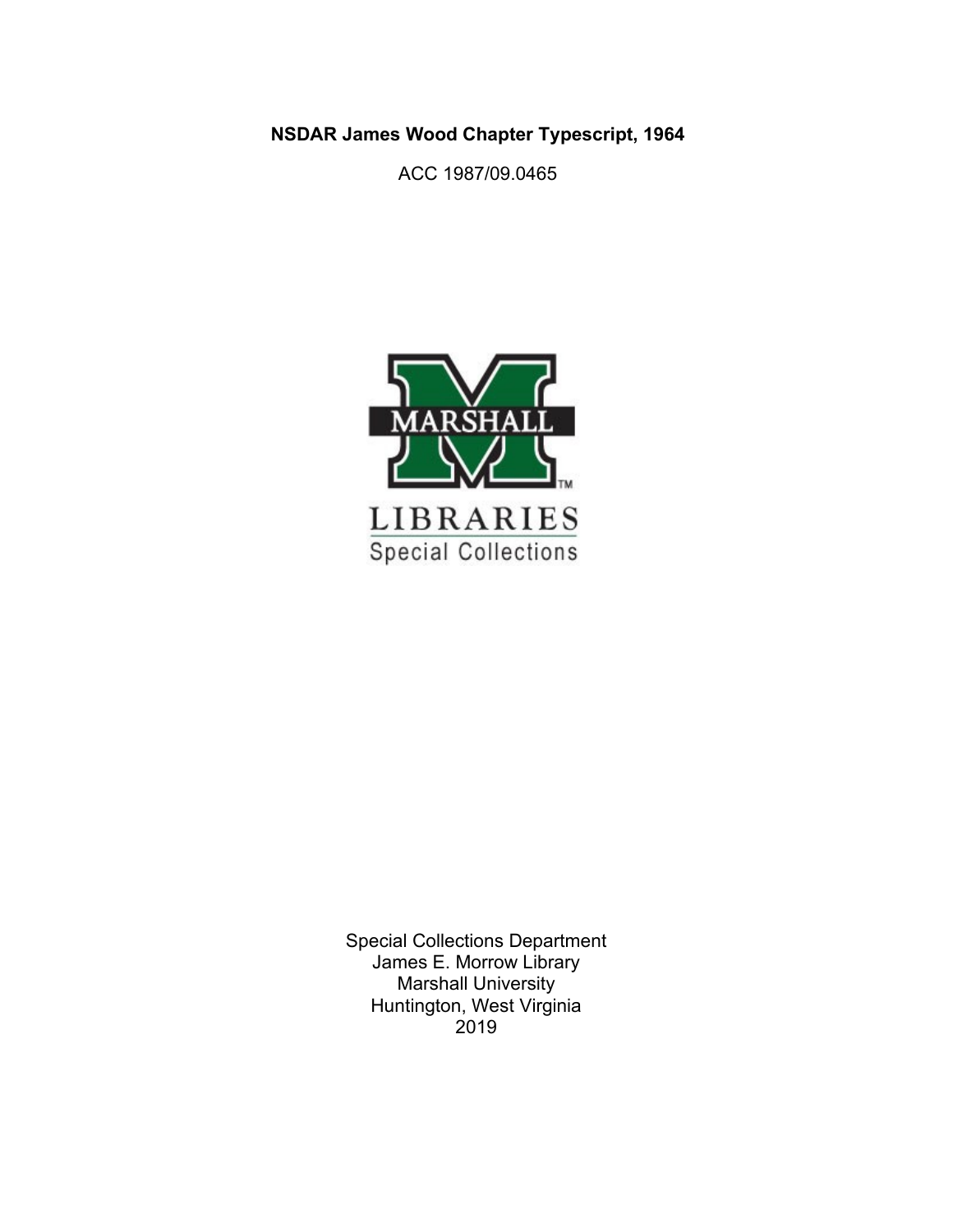### **Summary:**

Title: NSDAR James Wood Chapter Typescript Span Dates: 1964 Creator: NSDAR James Wood Chapter Repository: Marshall University Special Collections, Morrow Library (Huntington, WV) Processed by: Elizabeth James, 2019 Accession Number: 1987/09.0465 Date Completed: October, 2019 Access to Collection: Open Extent: 1 folder Donor: Cora P. Teel

### **Search Terms:**

Cemtery transcription Williamstown Cemetery

### **Biographical Notes:**

N/A

### **Scope and Content:**

This collection includes transcriptions of the markers found in the Williamstown Cemetery in Williamstown, West Virginia for the dates 1858 to 1924. An index of names is included. This project was undertaken by the James Wood Chapter of the National Society for the Daughters of the American Revolution, located in Parkersburg, West Virginia.

### **Processing Notes:**

This collection was already processed at the time the finding aid was created. No changes in folder content or name were made.

### **Preferred Citation:**

NSDAR James Wood Chapter Typescript, Accession No. 1987/09.0465, Special Collections Department, Marshall University, Huntington, WV.

### **Access and Use:**

For more information or to use any collection, contact: Special Collections, Morrow Library Marshall University One John Marshall Drive Huntington, WV 25755 (304) 696-2343 [speccoll@marshall.edu](mailto:speccoll@marshall.edu)